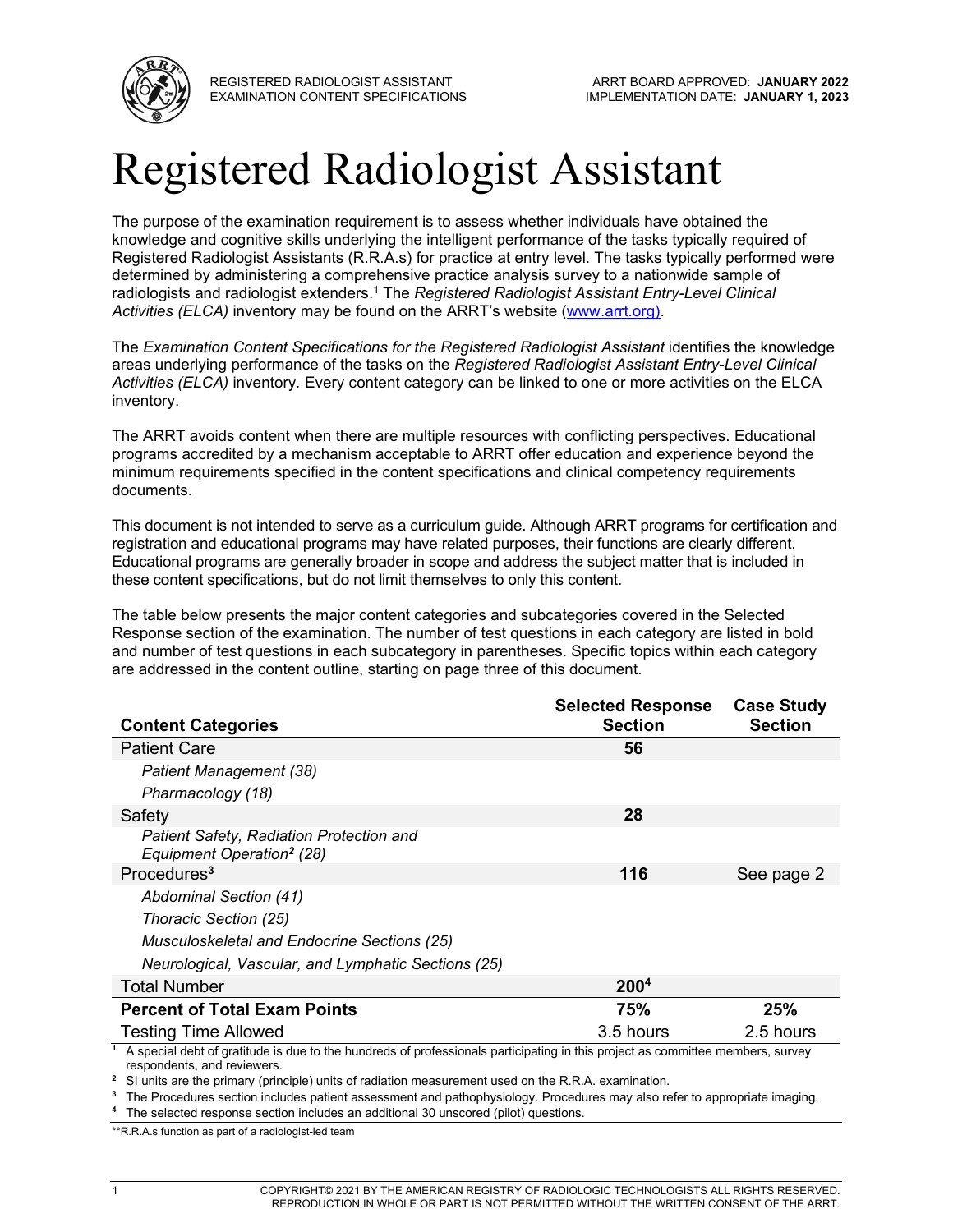

A varied selection of the following 13 procedures (identified as mandatory on *Form CR-1 Summary of Clinical Experience and Competence Assessments*) will be included in the Case Study section of the examination. The number of items per case may vary, so this section will consist of at least 30 scored questions and 20 unscored (pilot) questions.

#### Abdominal Procedures

*General Abdomen*

1. Paracentesis

*Gastrointestinal*

- 2. Esophageal study
- 3. Swallowing function study
- 4. Upper GI study
- 5. Small bowel study
- 6. Enema with barium, air, or water-soluble contrast
- 7. Nasogastric/enteric or orogastric/enteric tube placement

#### *Urinary*

8. Cystography, voiding cystography or voiding cystourethrography

#### Thoracic Procedures

*Pulmonary*

9. Thoracentesis

#### Musculoskeletal and Endocrine Procedures

*Musculoskeletal*

10. Arthrogram (shoulder or hip)

Neurological, Vascular, and Lymphatic Procedures *Neurological*

11. Lumbar puncture with or without contrast

12. Cervical, thoracic, or lumbar myelography – imaging only

*Vascular and Lymphatic* 

13. Peripherally inserted central catheter (PICC) placement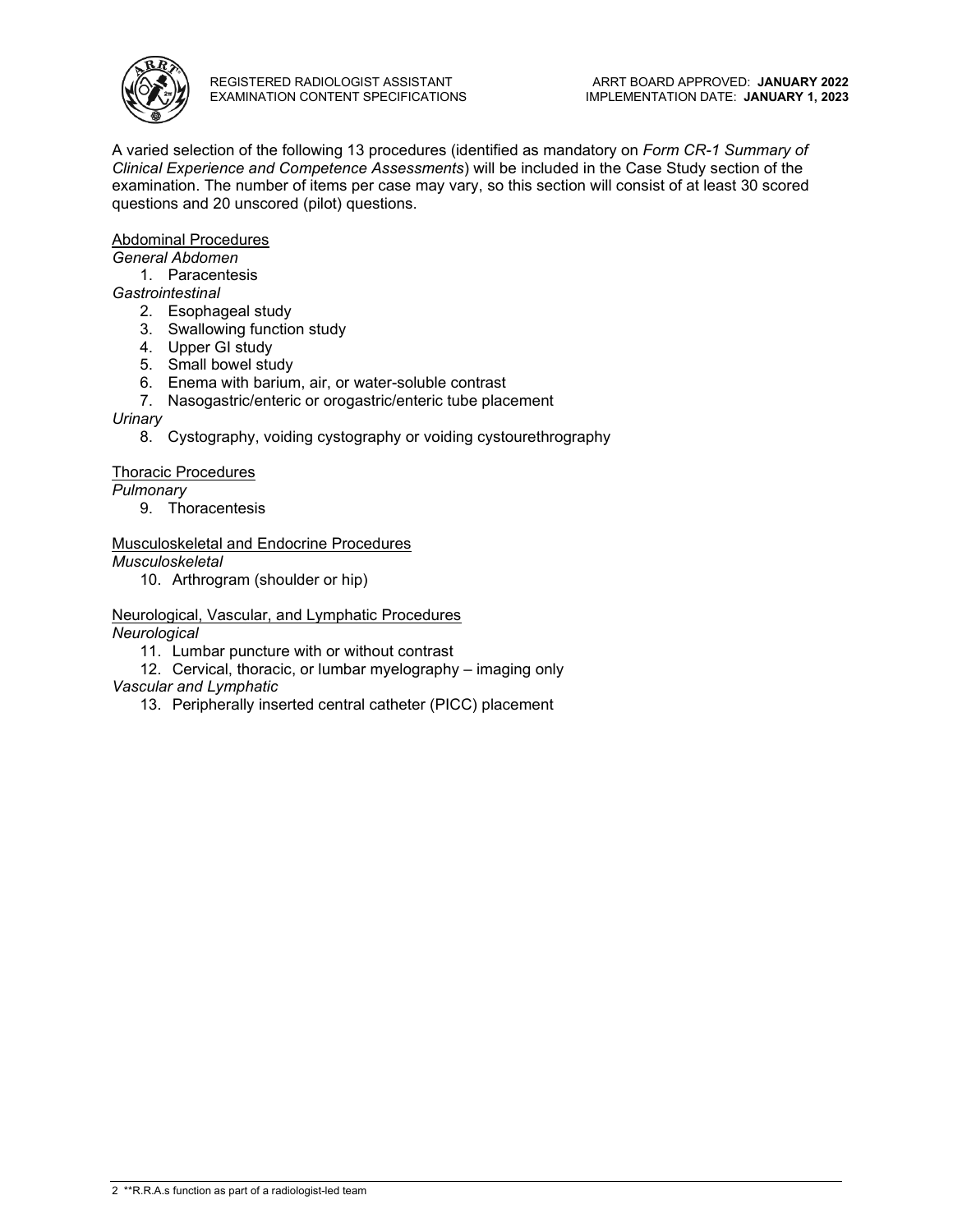

## **Patient Care**

#### **1. Patient Management<sup>1</sup>**

- A. Ethics
	- 1. American Hospital Association (AHA) Patient Care Partnership (Patients' Bill of Rights)
	- 2. consent and patient education (e.g., informed, oral, implied)
		- a. patient competence
			- 1. cognitive impairment
			- 2. competence assessment
			- 3. mental status
			- 4. medication
		- b. surrogate consent
			- 1. health care power of attorney 2. family
		- c. informed consent components
			- 1. explanation of procedure
			- 2. risk versus benefit
			- 3. alternatives and options to current procedure
			- 4. refusal of procedure and implications
			- 5. radiation exposure and cumulative dose education
		- d. pre- and post-procedure care instructions
	- 3. ASRT Practice Standards
	- 4. ARRT Standards of Ethics
- **B.** Medical Law
	- 1. definitions
		- a. negligence and malpractice
			- 1. gross
			- 2. contributing
		- b. standard of care
		- c. assault and battery
		- d. false imprisonment
		- e. slander and libel
		- f. elements of tort law
	- 2. legal doctrines
		- a. respondeat superior
		- b. res ipsa loquitur
		- c. foreseeability
		- d. personal liability
		- e. Good Samaritan Law
		- f. burden of proof
		- g. borrowed servant
- **<sup>1</sup>** Includes adaptations for pediatric, geriatric, and special needs populations.
- C. Patient Communication
	- 1. psychosocial support
		- a. communication skills and issues
		- b. cultural awareness
		- c. social support structures
	- 2. patient interview
		- a. verification
			- 1. patient identification and
			- correct procedure
			- 2. patient preparation
			- 3. pregnancy status
		- b. medical history
			- 1. chief complaint
			- 2. present illness
			- 3. past medical/surgical/ psychological history
			- 4. family history
			- 5. personal and social history
			- 6. review of systems
			- 7. medications (\*e.g., prescribed, OTC, natural)
			- 8. allergy history
	- 3. factors affecting communication
		- a. speech, hearing, and language ability
		- b. cognitive disorders
		- c. drug and/or alcohol effects
- D. Medical Data Review
	- 1. indications for procedure (e.g., ACR Appropriateness Criteria®)
	- 2. contraindications for procedure
	- 3. laboratory values
	- 4. prior diagnostic studies
	- 5. current medications
	- 6. previous history (e.g., vital signs, practitioner notes)
	- 7. assessment of vital signs, height, and weight
	- 8. physical and/or mental limitations
- E. Psychological and Cognitive Status
	- 1. cognitive abilities
	- 2. emotional stability

\* The abbreviation "e.g.," is used to indicate that examples are listed in parenthesis, but that it is not a complete list of all possibilities.

(Patient Care continues on the following page.)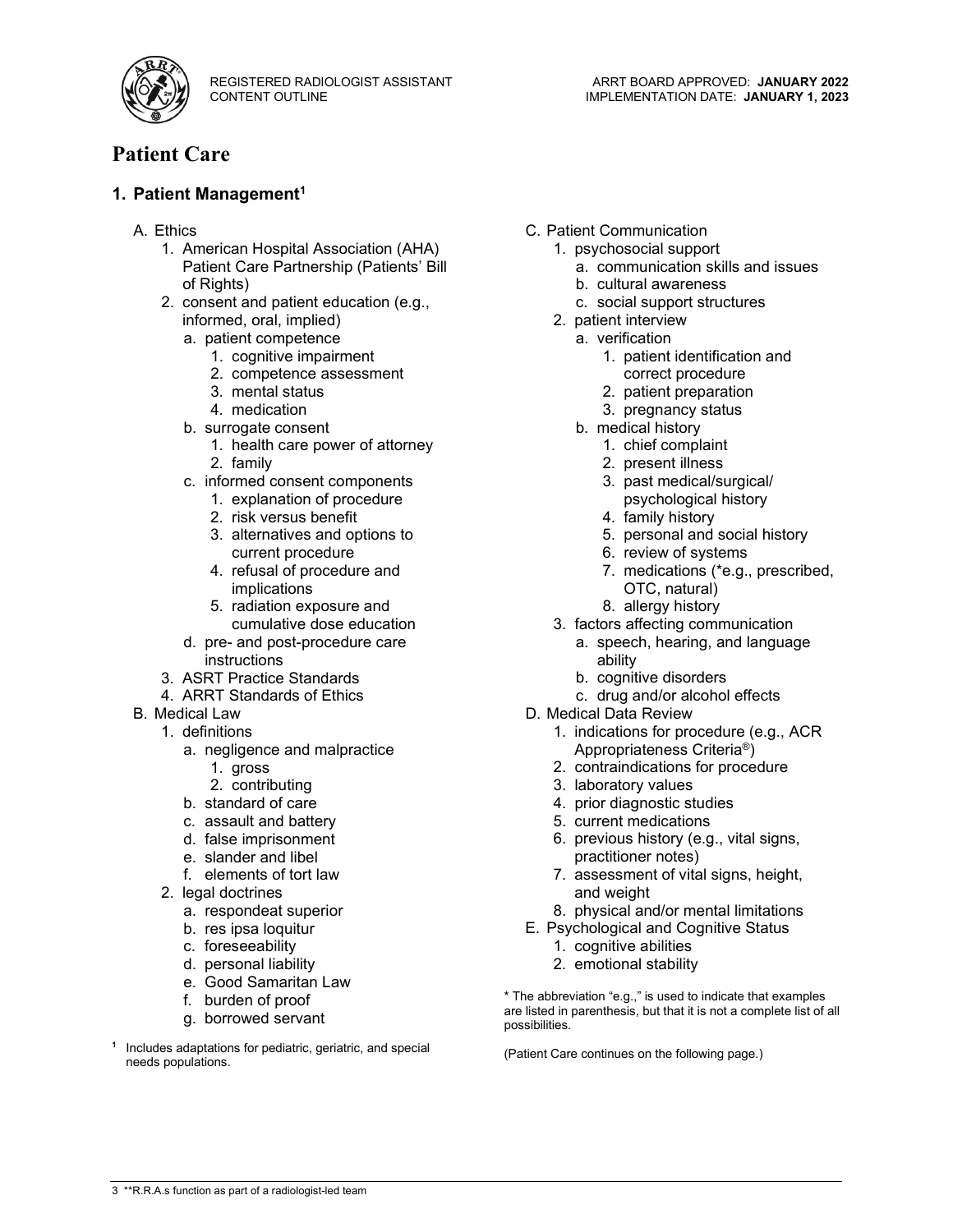

## **Patient Care (continued)**

- F. Patient Monitoring and Assessment (prior to, during, and post-procedure)
	- 1. physical status
	- 2. emotional status
	- 3. cardiac and pulmonary monitoring
	- 4. sedation and/or pain control
	- 5. medical emergencies
		- a. cardiac arrest
		- b. hyper/hypoglycemia
		- c. seizure
		- d. respiratory arrest
		- e. shock
		- f. stroke
- G. Common Laboratory Tests, Analysis,
	- and Significance
	- 1. CBC
	- 2. electrolytes (sodium, potassium, bicarbonate, chloride, calcium)
	- 3. pancreatic and cardiac enzymes
	- 4. albumin and total protein
	- 5. coagulation profile
	- 6. liver function
	- 7. renal function
	- 8. glucose
	- 9. culture and sensitivity
	- 10. cytology and histopathology
- H. Infection Control
	- 1. asepsis and sterile technique
		- a. medical asepsis
		- b. sterile technique (e.g., patient preparation, procedural tray, maintenance of sterile fields)
	- 2. Centers for Disease Control (CDC) standard precautions (including mechanisms of disease transmission)
- I. Intravenous Therapy
	- 1. venipuncture
	- 2. flow rate monitoring
	- 3. complications
- J. Oxygen Therapy
	- 1. level (flow rate)
	- 2. devices
	- 3. indications and contraindications
- K. Urinary Catheterization
	- 1. technique
	- 2. complications
	- 3. contraindications
- L. Procedure Complications (Non-Contrast)
	- 1. infection
	- 2. hemorrhage
	- 3. pneumothorax
	- 4. perforation (GI or GU)
	- 5. respiratory distress
	- 6. aspiration
	- 7. vasovagal reaction
	- 8. pulmonary edema
	- 9. vascular injury or occlusion
	- 10. seizures
	- 11. pain
	- 12. neurologic deficit
	- 13. stroke
	- 14. cardiac arrest
	- 15. radiation injury
	- 16. physical injury
	- 17. death
- M. Medical Records
	- 1. components of documentation a. types of documentation for patient chart
		- b. electronic and paper records
		- c. fluoroscopic and image
		- documentation
	- 2. techniques and procedures for documentation
	- 3. document development and administration
		- a. examination findings
		- b. exceptions from established protocol or procedure
		- c. patient's questions and concerns
		- d. information regarding patient care, the procedure, and final outcome
		- e. diagnostic/therapeutic procedure and patient data
		- f. radiologists' reports to referring physician
		- g. direct communication with referring physician
		- h. discharge summary
		- i. incident reports

(Patient Care continues on the following page.)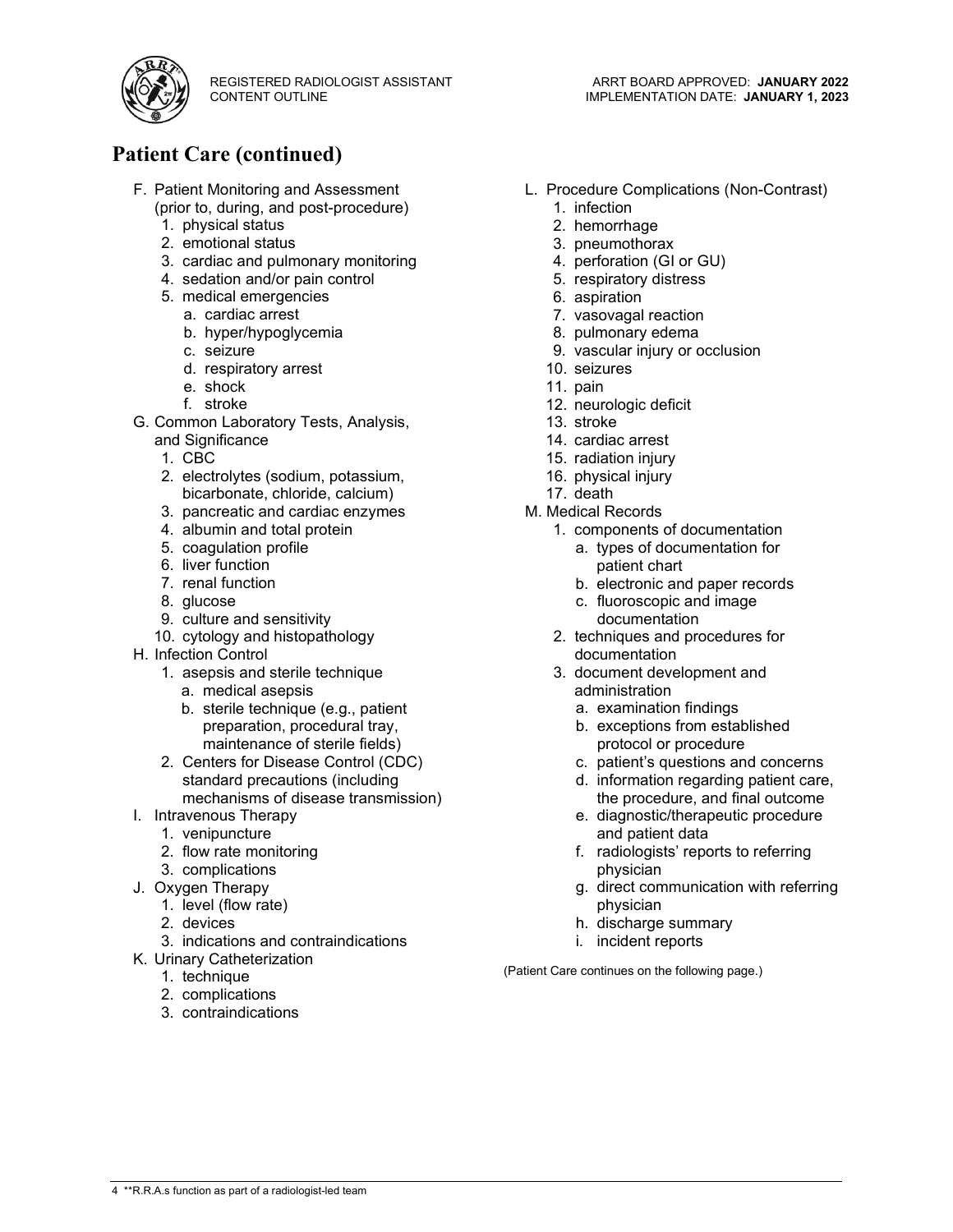

## **Patient Care (continued)**

#### **2. Pharmacology**

- A. Terminology
	- 1. regulations
		- a. Food and Drug Administration (FDA)
		- b. Drug Enforcement Agency (DEA)
		- c. controlled substances
	- 2. identifying names
		- a. generic
		- b. trade
		- c. United States Pharmacopoeia (USP)
	- 3. drug characteristics
		- a. actions
		- b. synergisms
		- c. side effects
		- d. adverse reactions
	- 4. dosage
		- a. loading
		- b. maintenance
		- c. therapeutic dose
		- d. lethal dose
	- 5. safe dosage calculation
		- a. ratio
		- b. proportion
		- c. pediatric
		- d. geriatric
	- 6. administration (e.g., oral, rectal, intravenous)
	- 7. adverse event
- B. General Medications: Classifications, Indications, and Contraindications**<sup>2</sup>**
	- 1. anti-infective drugs
		- a. antibiotics
		- b. antivirals
		- c. antifungals
	- 2. cardiovascular drugs
		- a. antihypertensive
			- 1. calcium channel blockers
			- 2. beta blockers
			- 3. ACE inhibitors
		- b. vasoconstrictors
		- c. vasodilators
		- d. anti-arrhythmics
		- e. vascular drugs
			- 1. coagulation modifiers
			- 2. thrombolytics
	- 3. gastrointestinal drugs
		- a. anti-reflux agents
		- b. hypomotility (glucagon)
		- c. cholecystokinetic (sincalide)
		- d. antiemetics
	- 4. anti-inflammatory drugs
		- a. analgesics
		- b. nonsteroidal anti-inflammatory drugs (NSAIDs)
		- c. corticosteroids
	- 5. endocrine drugs
		- a. diabetic medication
		- b. anti-hypoglycemic (glucagon)
		- c. insulin
		- d. thyroid medications
	- 6. diuretics
	- 7. neurologic and psychotropic drugs
		- a. anticonvulsants
		- b. antiparkinsonians
- **<sup>2</sup>** Includes indications, contraindications, adverse reactions, dosage, routes of administration, and excretion process.

(Patient Care continues on the following page.)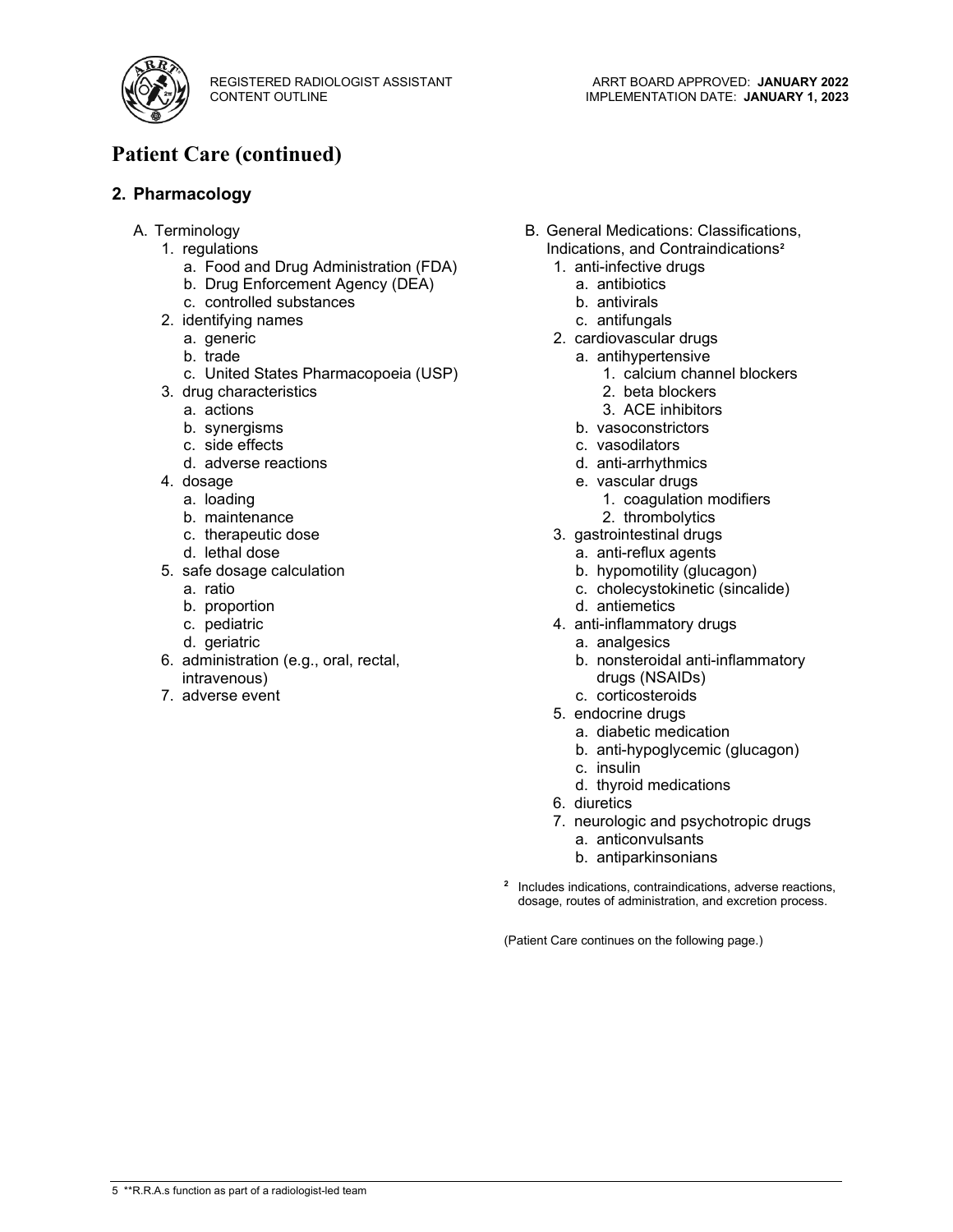

## **Patient Care (continued)**

- C. Anesthetics and Sedation
	- 1. local anesthetics**<sup>2</sup>**
		- a. short acting
		- b. long acting
	- 2. moderate/conscious sedation
		- a. American Society of Anesthesiologists (ASA) definitions
		- b. ASA guidelines
			- 1. history and physical
			- 2. intra-procedure
			- 3. post-procedure
			- 4. discharge scoring system
				- a. motor activity
				- b. respirations
				- c. standing blood pressure
				- d. consciousness
				- e. oxygen saturation
		- c. medications**<sup>2</sup>**
			- 1. fentanyl
			- 2. morphine
			- 3. meperidine
			- 4. diazepam
			- 5. midazolam
			- 6. lorazepam
			- 7. naloxone
			- 8. flumazenil
- D. Contrast Media (ACR Manual on Contrast Media)
	- 1. agents**<sup>2</sup>**
		- a. negative contrast agents (e.g., air, CO2, water)
		- b. positive contrast agents
			- 1. barium sulfate
			- 2. iodinated contrast media
				- a. osmolality
			- b. molecular structure
		- c. MRI agents
	- 2. contrast related complications
		- a. nephrotoxicity
		- b. NSF (nephrogenic systemic fibrosis)
		- c. extravasation
		- d. allergies
			- 1. allergy history
			- 2. types of reactions (mild to severe)
			- 3. premedications
				- a. diphenhydramine
				- b. corticosteroids
			- 4. anaphylaxis
	- 3. resuscitation
	- a. life support
		- 1. basic life support (BLS)
		- 2. advanced cardiac life support (ACLS)
		- b. basic drugs**<sup>2</sup>**
			- 1. epinephrine
			- 2. atropine
			- 3. bronchodilator
			- 4. nitroglycerine
			- 5. intravenous fluid
- **<sup>2</sup>** Includes indications, contraindications, adverse reactions, dosage, routes of administration, and excretion process.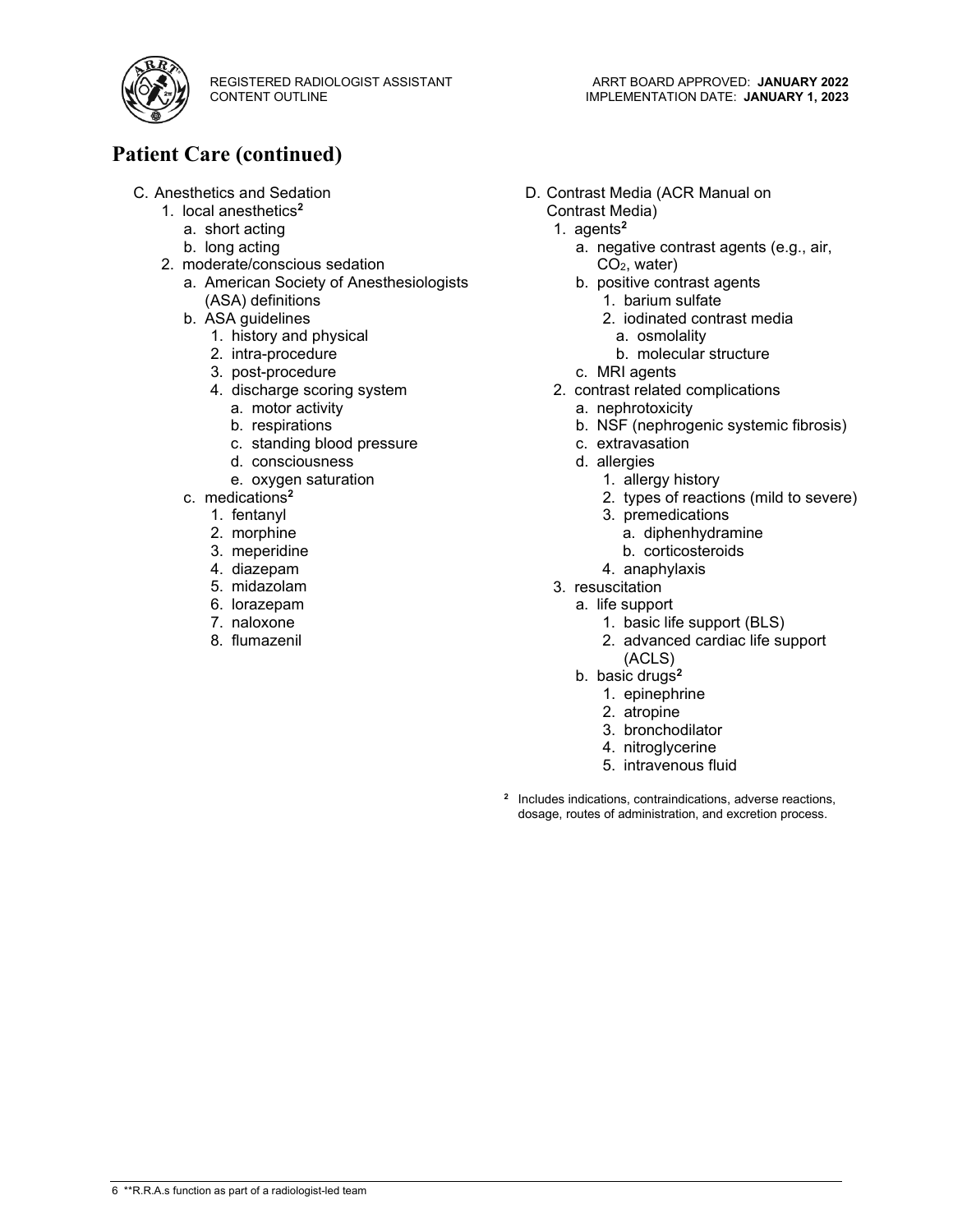

### **Safety**

#### **1. Patient Safety, Radiation Protection, and Equipment Operation**

- A. Exposure and Dose
	- 1. exposure
	- 2. absorbed dose, equivalent dose, and effective dose
	- 3. measurement and calculation of quantities (e.g., CTDI, DAP, kerma area product)
	- 4. high dose exams and modalities
- B. Safety Standards
	- 1. organizations and their roles
		- a. American College of Radiology (ACR)
			- 1. Practice Parameters and Technical Standards
			- 2. Appropriateness Criteria®
			- 3. Contrast Manual
		- b. Nuclear Regulatory Commission (NRC)
		- c. Occupational Safety and Health Administration (OSHA)
		- d. Environmental Protection Agency (EPA)
		- e. Food and Drug Administration (FDA)
		- f. International Commission on Radiological Protection (ICRP)
		- g. National Council on Radiation Protection and Measurements (NCRP)
	- h. state health departments 2. monitoring and measuring
		- a. personnel dosimetry
		- b. environment
		- c. devices
	- 3. benchmarking patient radiation dose
		- a. NCRP reports
		- b. ACR Appropriateness Criteria®
		- c. diagnostic reference levels
		- d. radiation safety resources (e.g., Image Wisely®, Image Gently®, radiologyinfo.org)
- C. Methods to Reduce Patient Exposure
	- 1. intermittent fluoroscopy
	- 2. limitation of field size
	- 3. exposure factors (x ray and CT)
	- 4. geometry (e.g., SID, SSD, angulation, table height)
	- 5. filtration of the x-ray beam
	- 6. vary beam angulation
	- 7. immobilization
	- 8. grid selection and/or removal
	- 9. limitation of fluoroscopic time
	- 10. proper fluoroscope use
		- a. last image hold
		- b. cumulative timer
		- c. magnification mode
		- d. dose mode
			- 1. low dose
				- 2. cine
			- 3. high-level control
			- 4. pulsed
	- 11. pediatric considerations
- D. Methods to Reduce Occupational
	- Exposure (e.g., ALARA)
	- 1. time and location in radiation area
	- 2. shielding devices in x-ray rooms
	- 3. personal shielding devices
	- 4. proper fluoroscope use
- E. Radiation Biology
	- 1. cell growth and division
	- 2. radiosensitivity of cells
		- a. direct and indirect effects
		- b. linear energy transfer (LET)
		- c. relative biological effectiveness (RBE)
		- d. oxygen enhancement ratio (OER)
		- e. dose rate, fractionation, and protraction
	- 3. radiation effects
		- a. deterministic (tissue reactions) and stochastic effects
		- b. background radiation
		- c. dose-response relationships
		- d. skin effects
		- e. acute radiation syndromes
		- f. local tissue damage
		- g. hematological effects
		- h. carcinogenesis
		- i. fetal effects
		- j. genetic effects

(Safety continues on the following page.)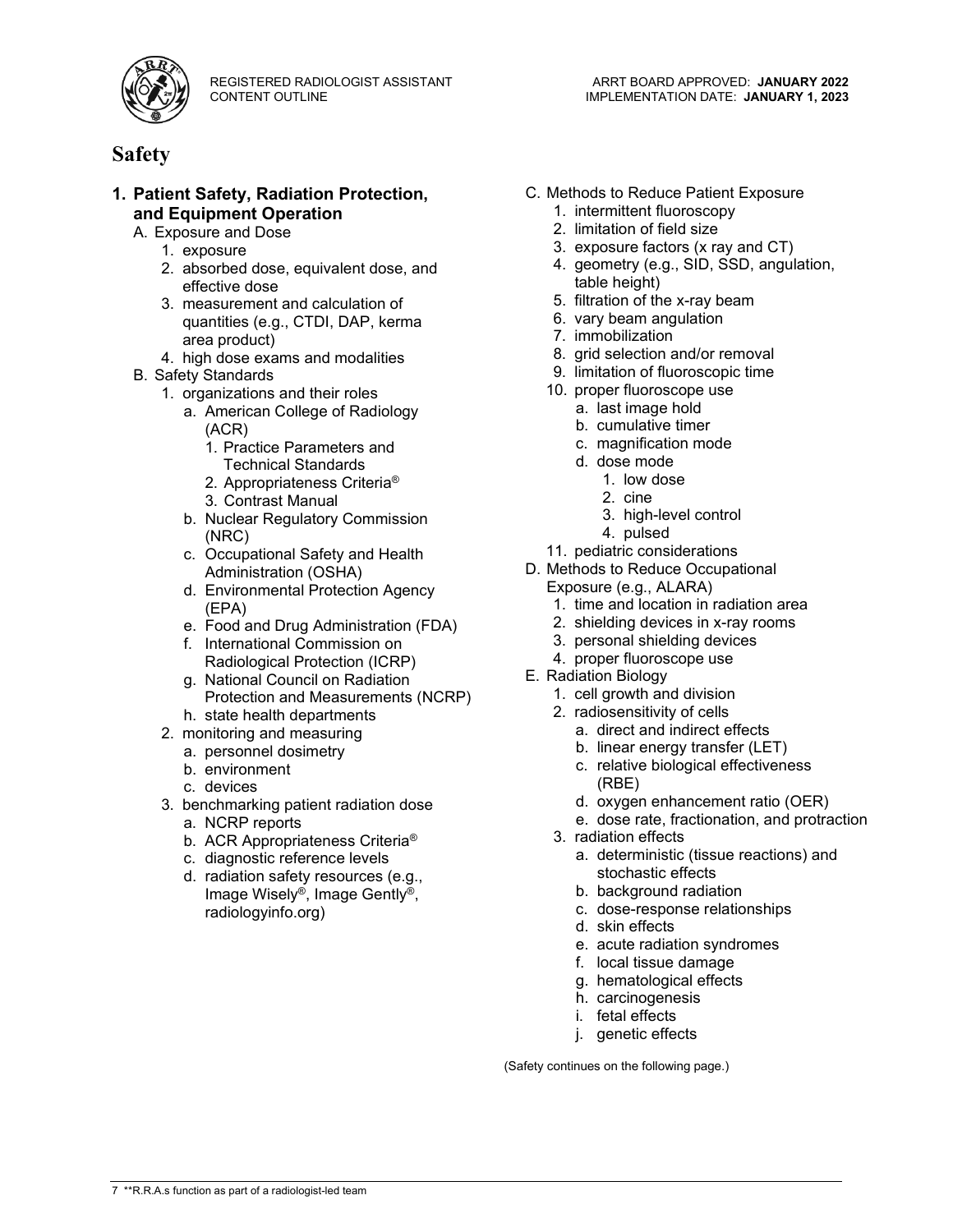

## **Safety (continued)**

- F. Regulations
	- 1. quality assurance management
		- a. facility rules
		- b. The Joint Commission requirements
	- 2. credentialing
		- a. institutional requirements
		- b. state licensing/registration regulations
		- c. supervisory requirements
		- d. professional standards
	- 3. government regulations
		- a. Medical Practice Act supervisory requirements
		- b. Health Insurance Portability and Accountability Act (HIPAA)
		- c. MQSA Act
			- 1. personnel requirements
			- 2. reporting and data system (BI-RADS)
- G. Equipment Operation
	- 1. fluoroscopy
		- a. components
			- 1. x-ray tube
			- 2. image receptors
			- 3. collimators
			- 4. recording devices
			- 5. generator
			- 6. controls
			- 7. display
			- 8. automatic exposure rate control (AERC)
		- b. static image storage
		- c. dynamic image storage
		- d. pulsed fluoroscopy
		- e. high-level or boost mode
		- f. exposure factors
		- g. cumulative timer
		- h. common artifacts (e.g., recursive filtration, DSA)
	- 2. dose monitoring equipment: cumulative air kerma and dose rate display
- H. MRI Safety
	- 1. screening and education (patients, personnel, non-personnel)
		- a. biomedical implants
		- b. ferromagnetic foreign bodies
		- c. medical conditions (e.g., renal function, pregnancy)
		- d. prior diagnostic or surgical procedures
		- e. topical or externally applied items (e.g., tattoos, medication patches, body piercing jewelry, monitoring devices, handcuffs)
	- 2. equipment safety
		- a. ancillary equipment in proximity
		- b. designated safety zones
		- c. emergency response (e.g., fire fighters, rapid response team, other emergency services)
		- d. FDA labeling criteria
			- 1. Safe
			- 2. Conditional
			- 3. Unsafe
- I. Quality Improvement and Research
	- 1. continuous quality improvement (CQI)
		- 2. statistics
			- a. measures of frequency
			- b. measures of central tendency
			- c. measures of variation
		- 3. clinical study design
	- 4. clinical trial phases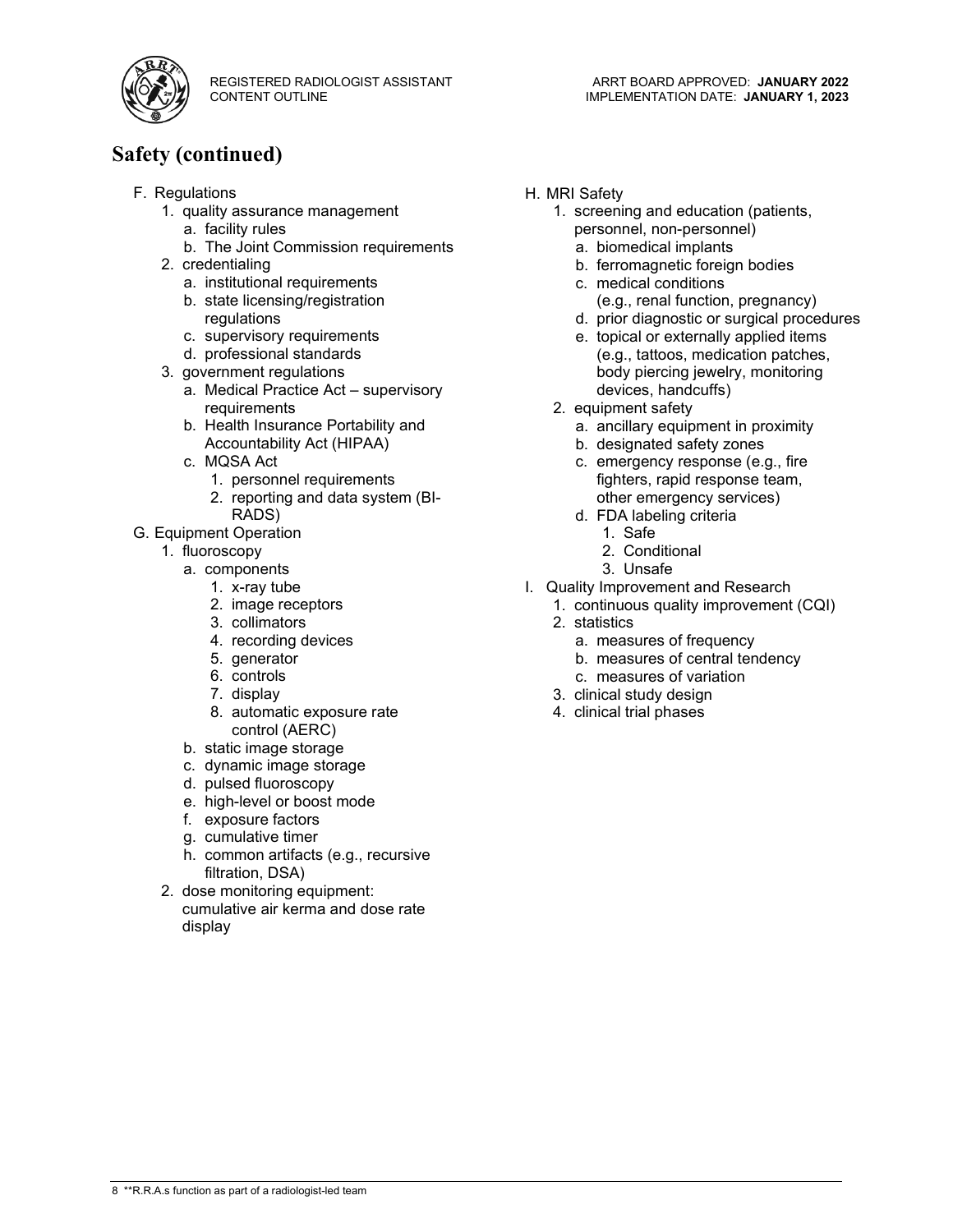

## **Procedures**

Each section may include questions related to the following topics:

- Anatomy and Physiology: normal, age-related changes, and common surgical changes.
- Patient Assessment (prior to, during, and post-procedure): review medical history, perform a physical examination, evaluate test results, vital signs, signs, and symptoms.
- Procedures: patient and procedure preparation, consent (indications, contraindications, alternatives), performance, image evaluation and post-processing\*, and post procedure outcomes assessment.
- Medical Devices: image appearance, indications, purpose, appropriate location, and complications.
- Pathophysiology: alteration in function and structure related to disease/injury, compensation mechanisms, and congenital and developmental abnormalities.

\*Post processing includes:

- CT and MRI Image Post-Processing
	- 3D reconstruction
	- maximum intensity projection (MIP)
	- multiplanar reconstruction (MPR)
	- quantitative measurements (volume, distance, diameter)
- volume rendering
- CT Post-Processing
	- modifications to field of view (FOV)
	- slice spacing
	- algorithm
	- cardiac analysis (e.g., calcium scoring, coronary artery mapping, TAVR)

#### **1. Abdominal Section**

- A. General Abdomen
	- 1. anatomy and physiology
	- 2. patient assessment
	- 3. related procedures
		- a. paracentesis
		- b. abscess, fistula, or sinus tract study
		- c. percutaneous drainage with or without placement of catheter
		- d. change of percutaneous tube or drainage catheter
		- e. removal of percutaneous drainage catheter
	- 4. medical devices
		- a. drainage catheters
		- b. peritoneal dialysis catheters
	- 5. pathophysiology
		- a. abdominal aortic aneurysm
		- b. abdominal calcifications
		- c. abscess
		- d. free fluid/ascites
		- e. hemoperitoneum
		- f. normal and abnormal gas patterns
		- g. peritonitis
		- h. pneumatosis intestinalis
		- i. pneumoperitoneum
		- j. portal venous gas
- B. Gastrointestinal
	- 1. anatomy and physiology
	- 2. patient assessment
	- 3. related procedures
		- a. esophageal study
		- b. swallowing function study
- c. upper GI study
- d. small bowel study
- e. enema with barium, air, or watersoluble contrast
- f. postoperative GI study
- g. percutaneous, nasogastric/enteric, and orogastric/enteric tube evaluation
- h. nasogastric/enteric or orogastric/enteric tube placement
- 4. medical devices
	- a. bariatric devices
	- b. gastroenteric tubes
	- c. gastrointestinal tract stents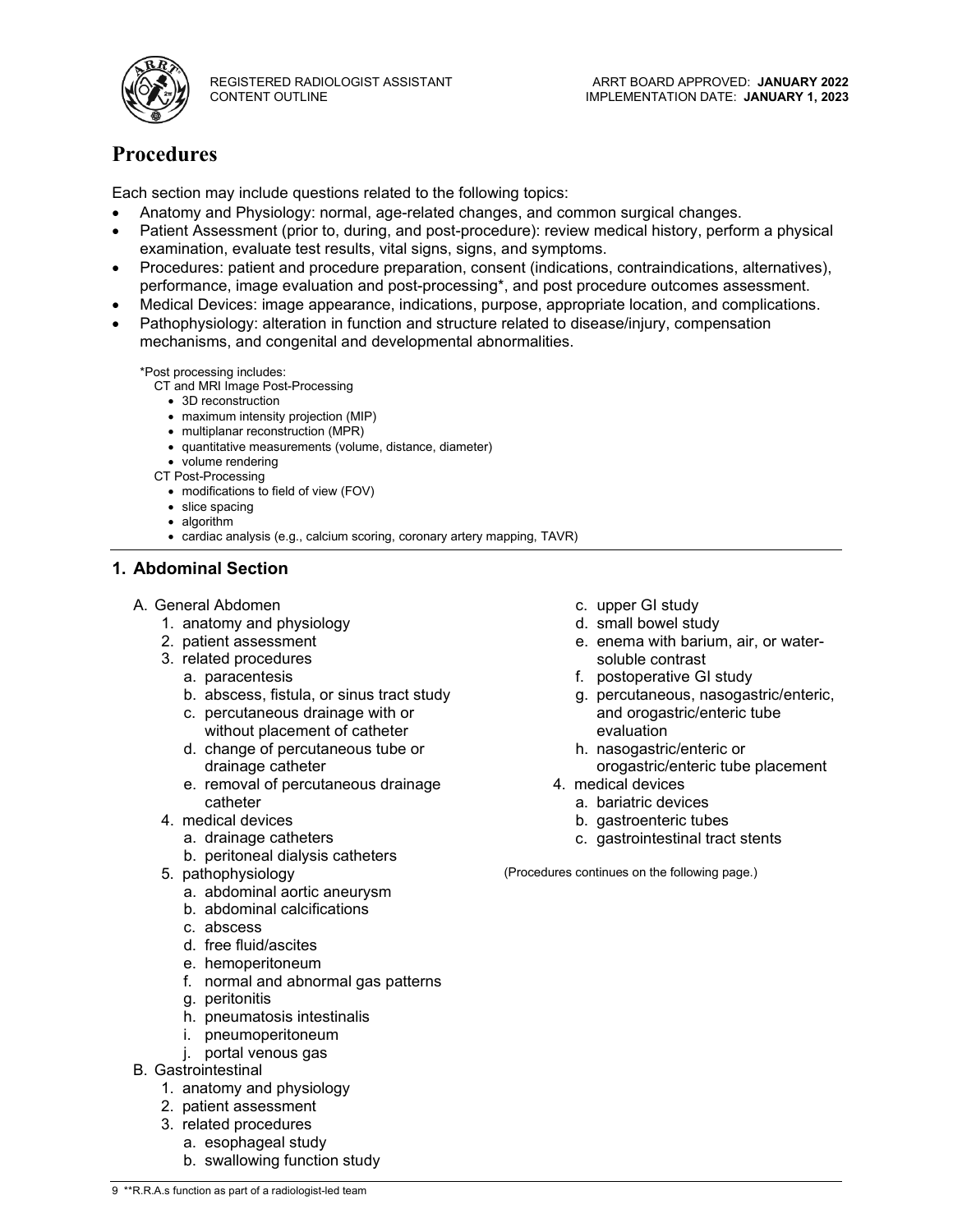

- a. achalasia
- b. Barrett esophagus
- c. bezoar
- d. Crohn disease
- e. diverticula (Zenker, Killian-Jameson, epiphrenic)
- f. dysphagia
- g. esophagitis
- h. fistulae
- i. gastric outlet obstruction
- j. gastritis
- k. gastroesophageal reflux disease (GERD)
- l. gastroparesis
- m. hiatal hernias
- n. malignant and benign masses
- o. presbyesophagus
- p. primary muscular and neural disorders
- q. pyloric stenosis
- r. scleroderma
- s. surgical variation (e.g., Roux-en-Y, gastric band, fundoplication, gastric sleeve)
- t. ulcers
- u. varices
- v. volvulus
- w. webs
- 6. pathophysiology small and large intestine
	- a. adhesions
	- b. appendicitis
	- c. colitis
	- d. constipation
	- e. Crohn disease
	- f. diverticulosis/diverticulitis
	- g. duodenitis
	- h. fistulae
	- i. hernias
	- j. Hirschsprung disease
	- k. ileus
	- l. infections
	- m. inflammatory bowel syndrome
	- n. inflammatory diseases
	- o. intussusception
	- p. ischemia
	- q. malabsorption
	- r. malignant and benign tumors (masses)
	- s. malrotation
	- t. Meckel diverticulum
	- u. necrotizing enterocolitis
	- w. obstruction

10 \*\*R.R.A.s function as part of a radiologist-led team

x. peptic ulcer disease

- y. polyps
- z. superior mesenteric artery (SMA) syndrome
- aa. surgical variation
- bb. toxic megacolon
- cc. volvulus
- C. Hepatobiliary, Pancreas, and Spleen
	- 1. anatomy and physiology
	- 2. patient assessment
	- 3. related procedure
		- a. liver biopsy (non-targeted)
		- b. t-tube cholangiogram
	- 4. medical devices
		- a. stents
		- b. cholecystostomy tubes
		- c. biliary drainage tubes
	- 5. pathophysiology
		- a. biliary calculi
		- b. biliary dyskinesia
		- c. cholangitis
		- d. cholecystitis
		- e. cirrhosis
		- f. hepatic steatosis
		- g. hepatitis
		- h. liver failure
		- i. malignant and benign masses
		- j. pancreatic insufficiency
		- k. pancreatic pseudocyst
		- l. pancreatitis
		- m. portal hypertension
		- n. splenomegaly
- D. Urinary
	- 1. anatomy and physiology
	- 2. patient assessment
	- 3. related procedures
		- a. antegrade urography (e.g., nephrostography)
		- b. loopography (urinary diversion study)
		- c. retrograde urethrography or urethrocystography
		- d. cystography/cystourethrography
	- 4. medical devices
		- a. urinary catheters
		- b. nephrostomy tubes
		- c. ureteral stents
		- d. artificial urinary sphincter
	- 5. pathophysiology
		- a. acute and chronic renal failure
		- b. calculi
		- c. glomerulonephritis and nephrotic syndrome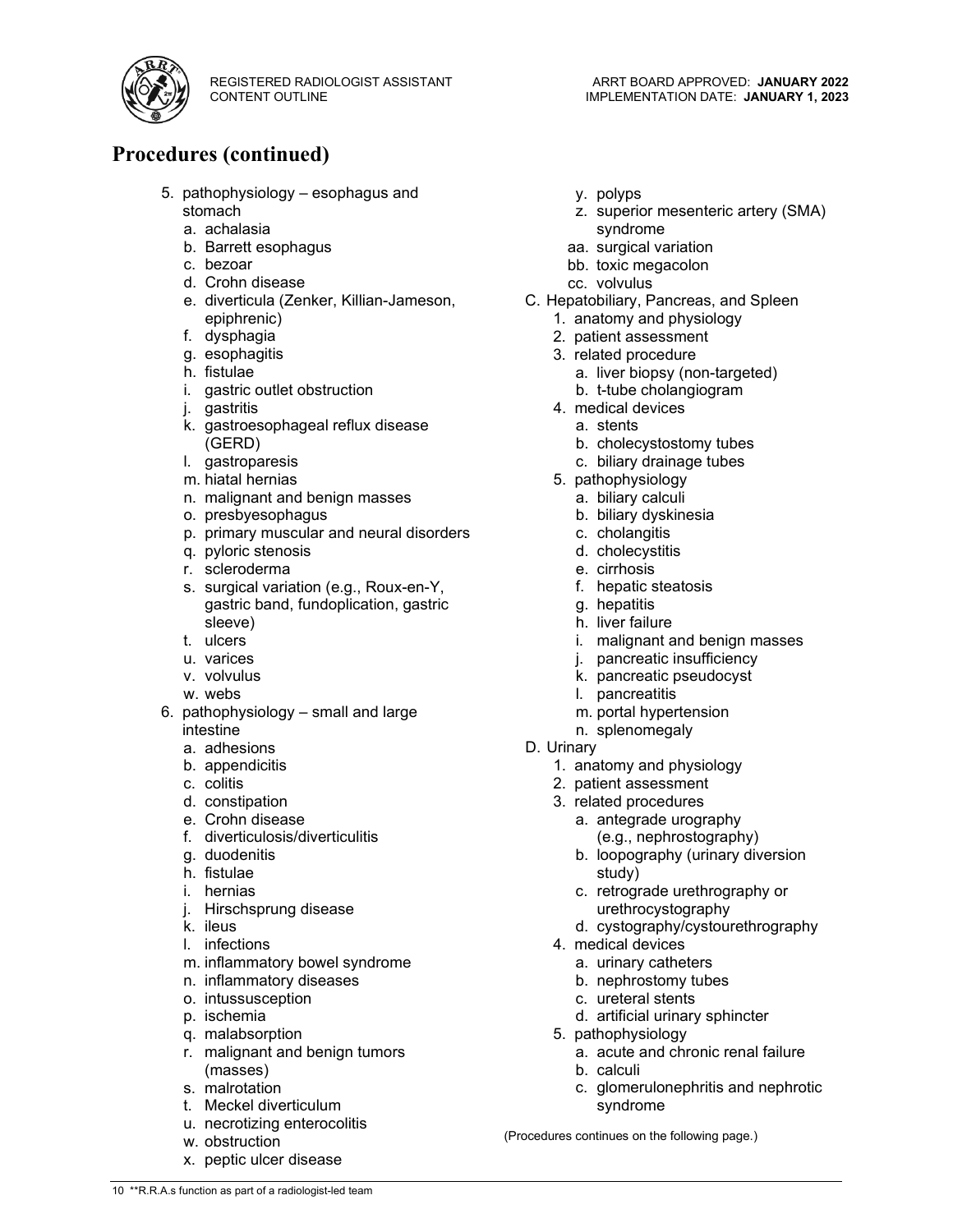

## **Procedures (continued)**

- d. infarcts, ischemia, thrombosis
- e. infectious and inflammatory processes
- f. malignant and benign masses
- g. nephrocalcinosis
- h. polycystic kidney disease
- i. renal papillary necrosis
- j. UPJ obstruction (congenital, adult)
- k. vesicoureteral reflux
- E. Reproductive
	- 1. anatomy and physiology
	- 2. patient assessment
	- 3. related procedure: hysterosalpingography
	- 4. medical devices
		- a. penile implants
		- b. pessary
		- c. contraceptive devices
	- 5. pathophysiology
		- a. female
			- 1. ectopic pregnancy
			- 2. endometriosis
			- 3. infertility
			- 4. malignant and benign masses
			- 5. pelvic inflammatory disease
			- 6. polycystic ovary disease
			- 7. pregnancy
		- b. male
			- 1. benign prostatic hypertrophy
			- 2. hydrocele
			- 3. inflammatory processes
			- 4. malignant and benign masses
			- 5. testicular torsion

#### **2. Thoracic Section**

- A. General Thoracic
	- 1. anatomy and physiology
	- 2. patient assessment
	- 3. related procedures: chest fluoroscopy
	- 4. pathophysiology
		- a. calcification
		- b. diaphragmatic paresis
		- c. inflammatory and infectious diseases
		- d. malignant and benign masses
		- e. pneumomediastinum
- B. Cardiac
	- 1. anatomy and physiology
	- 2. patient assessment
	- 3. medical devices
		- a. IABP/heart assist device
		- b. pacers/AICD
		- c. cardiovascular valves
		- d. Swan-Ganz catheters
		- e. central venous catheters
		- f. stents
- 4. pathophysiology
	- a. cardiac dysrhythmias
	- b. congestive heart failure (CHF)
	- c. coronary artery disease
	- d. endocarditis
	- e. pericardial disease
	- f. valvular heart disease
- C. Pulmonary
	- 1. anatomy and physiology
	- 2. patient assessment
	- 3. related procedures
		- a. thoracentesis
		- b. placement of catheter for pneumothorax
	- 4. medical devices
		- a. chest tubes
		- b. tracheal tubes
		- c. vascular coils
	- 5. pathophysiology
		- a. adult respiratory distress syndrome (ARDS)
		- b. asthma
		- c. atelectasis
		- d. bronchopulmonary dysplasia (BPD)
		- e. chronic obstructive pulmonary disease (COPD)
		- f. malignant and benign masses
		- g. neonatal respiratory distress syndrome
		- h. pleural diseases
		- i. pleural effusions
		- j. pneumothorax
		- k. pulmonary edema
		- l. pulmonary emboli
		- m. pulmonary fibrosis
		- n. pulmonary venous and arterial hypertension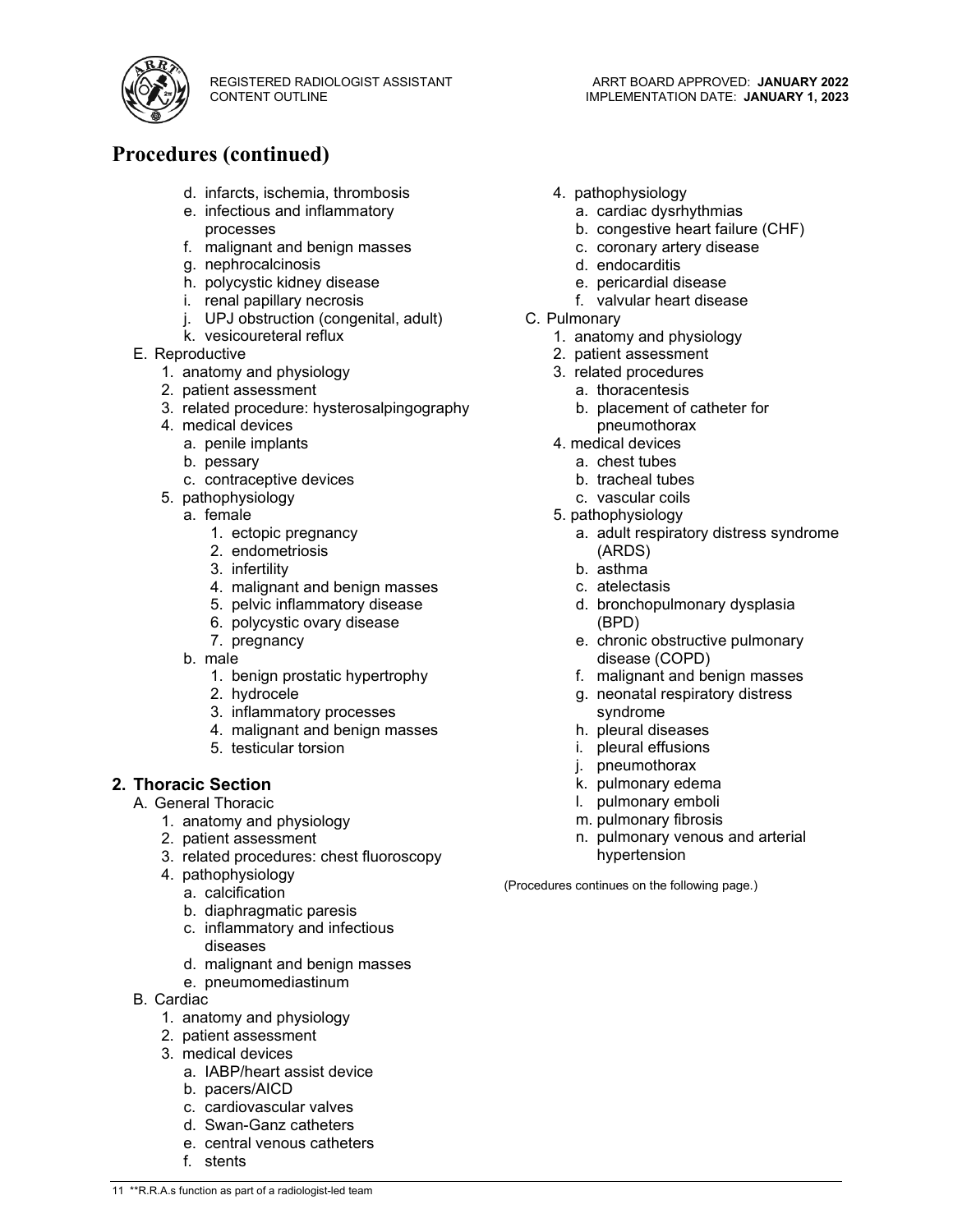

## **Procedures (continued)**

- D. Breast and Axilla
	- 1. anatomy and physiology
	- 2. patient assessment
	- 3. related procedures: injection for sentinel node localization
	- 4. medical devices
		- a. breast implants
			- b. tissue expander
			- c. radiofrequency devices
	- 5. pathophysiology
		- a. benign and malignant masses
			- 1. cysts
			- 2. ductal carcinoma in situ
			- 3. fibroadenoma
			- 4. inflammatory breast cancer
			- 5. invasive ductal carcinoma
			- 6. invasive lobular carcinoma
			- 7. Paget disease
			- 8. phyllodes
		- b. inflammatory diseases

#### **3. Musculoskeletal and Endocrine Sections**

- A. Musculoskeletal
	- 1. anatomy and physiology
	- 2. patient assessment
	- 3. related procedures
		- a. therapeutic bursa aspiration and/or injection
		- b. diagnostic joint aspiration
		- c. therapeutic joint injection
		- d. superficial soft tissue mass biopsy
		- e. arthrogram (radiography, CT, MRI)
			- 1. shoulder
			- 2. elbow
			- 3. wrist
			- 4. hip
			- 5. knee
			- 6. ankle
	- 4. medical devices: orthopedic hardware
- 5. pathophysiology
	- a. arthritis
		- 1. gout
		- 2. osteoarthritis
		- 3. rheumatoid arthritis
		- 4. ankylosing spondylitis
		- 5. psoriatic arthritis
		- 6. septic arthritis
	- b. bursitis
	- c. trauma
		- 1. fractures
		- 2. dislocations
		- 3. associated soft tissue injuries (e.g., labral tears, meniscus
			- tears, tendon tears, effusions)
	- d. tumors
		- 1. chondrosarcoma
		- 2. enchondroma
		- 3. Ewing sarcoma
		- 4. metastatic disease
		- 5. multiple myeloma/ plasmacytoma
		- 6. osteochondroma
		- 7. osteoid osteoma
		- 8. osteosarcoma
	- e. infections
		- 1. osteomyelitis
		- 2. soft tissue infection
	- f. diseases
		- 1. fibrous dysplasia
		- 2. osteogenesis imperfecta
		- 3. osteomalacia
		- 4. osteoporosis
		- 5. Paget disease
		- 6. renal osteodystrophy
- B. Endocrine
	- 1. anatomy and physiology
	- 2. patient assessment
	- 3. related procedure: thyroid biopsy
	- 4. medical devices: insulin pumps
	- 5. pathophysiology
		- a. adrenal disorders
		- b. diabetes mellitus
		- c. hyperparathyroidism
		- d. pituitary disorders
		- e. renovascular hypertension
		- f. thyroid disorders
			- 1. malignant and benign masses
			- 2. hypo and hyperthyroidism
			- 3. inflammatory